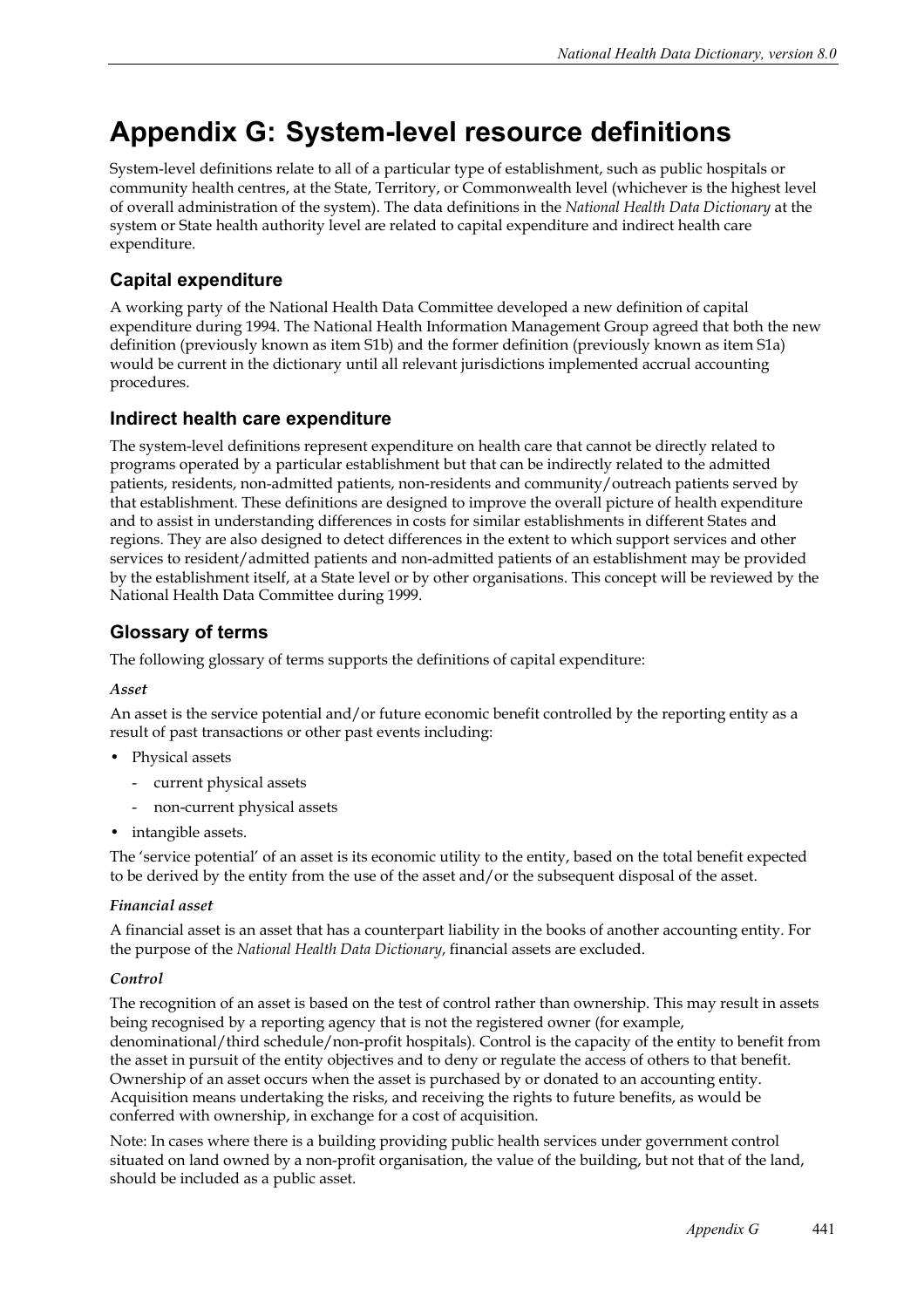#### *Asset capitalisation*

Asset capitalisation occurs when an item of expenditure meets the criteria of an asset and:

- is recorded in the books of an accounting entity;
- is recorded in an asset management system and depreciated; and
- the minimum level for capitalisation is no higher than \$5,000.

#### *Asset disposal*

When an asset is considered unserviceable, obsolete or in excess of probable requirements, it is disposed of using designated procedures. The asset is removed from both the accounting entity's asset management system and the book of accounts.

#### *Asset enhancement*

Expenditure on an existing asset is to be treated as an enhancement where there has been an effective and significant increase in the present or planned service potential of the asset. If the increase in service potential is incidental to some necessary maintenance and the incremental level will not be used in the foreseeable future, the expenditure would be more appropriately classified as maintenance.

Service potential has three components:

*Service capacity*: The expenditure increases the capacity to provide services and meet increases in demand for the asset's services.

*Service quality:* Improvement in the standard of the service provided, including efficiency improvements such as cost reductions, can represent an enhancement to an existing asset.

*Useful life*: The initial assessment of an asset's useful life will have assumed that certain maintenance expenditure (both routine and major periodic) would be necessary for the asset to achieve its anticipated useful life. An expenditure can only be accounted for as an enhancement if it increases (rather than assumes the achievement of) the asset's pre-determined useful life. This would include major work undertaken to extend the service potential of an asset, recognising that its function may change (e.g. refurbishment). It may result in a need to re-assess the life span of the asset.

#### *Grouped assets*

Most assets, particularly system assets, consist of a number of components. In principle, each component can provide service potential or future economic benefit and can therefore be classified as an asset. In practice, however, the key criterion for a separate asset that it is an independent operating unit the components of which function as a cohesive whole to provide a common service. Such a unit is referred to as a 'grouped asset'.

For example, a computer network operates as a cohesive whole, yet may contain individual personal computers that can also operate independently. A network of roads, a water sewerage system, an electricity distribution system and a communications network are examples of extensive and integrated components operating as part of a total asset system. Another example of a group of assets used together to provide a common service is office furniture and equipment.

Grouped assets (including network assets) should be primary units for accounting recognition because their components function as a cohesive whole to provide a common service. This is subject to the capitalisation threshold.

The threshold tests should be applied to individual assets as well as grouped assets. The cost of each item making up a set of office furniture or of each computer in a computer network may be less than the capitalisation threshold, but if the total cost of the network or grouped asset exceeds the threshold, each item should be capitalised.

#### *Cost of acquisition*

The cost of acquisition is the purchase consideration (price) paid for an asset plus any costs incidental to the acquisition. The cost of an asset must include (where appropriate):

- installation
- commissioning
- transport
- customs duty
- any other incidental costs.

Interest and other finance costs incurred in acquiring the service potential embodied in an asset (for example, exchange fluctuations on loans) should not be included in the acquisition cost of that asset.